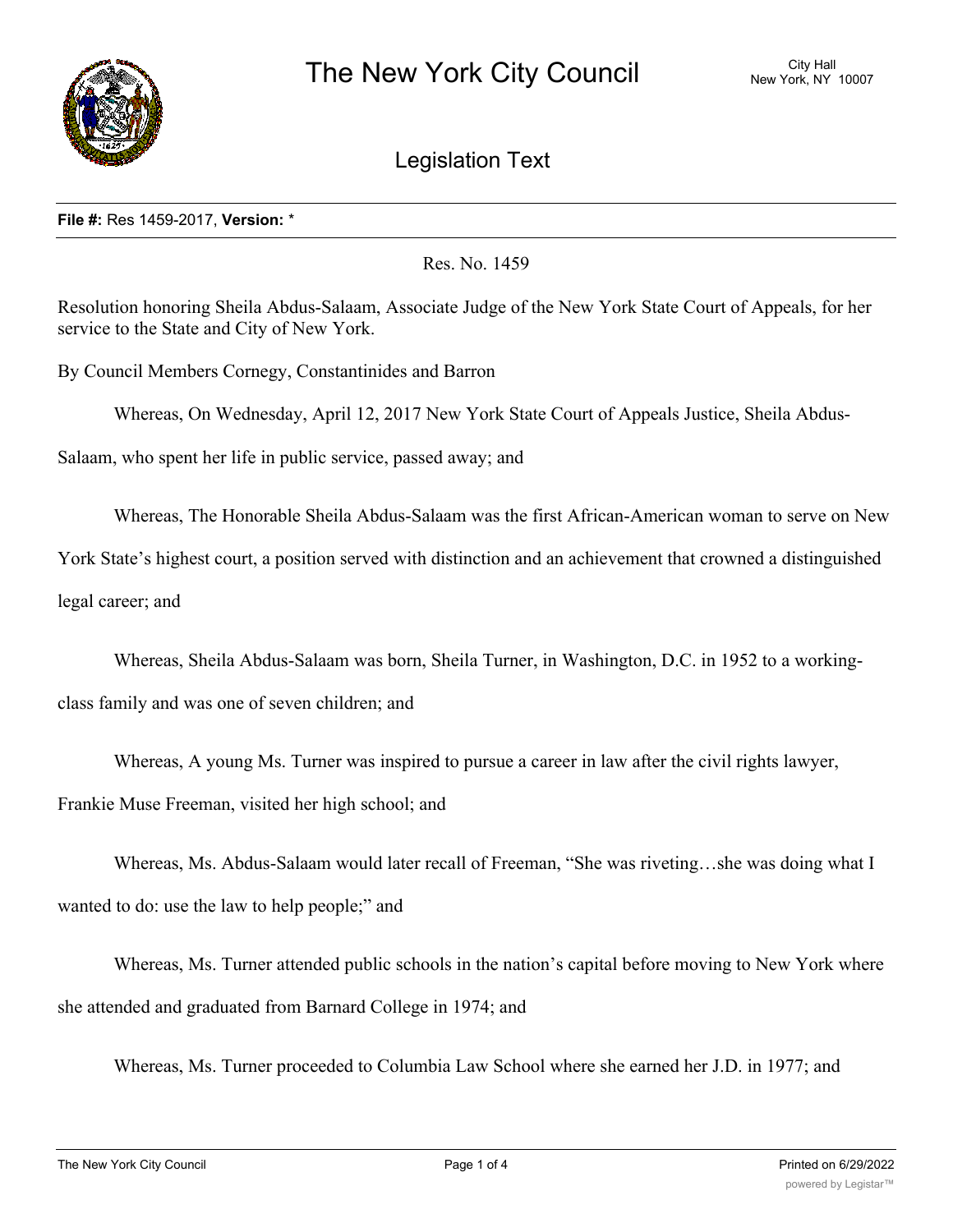Whereas, In 1977, Ms. Turner married Sharif Abdus-Salaam, took his surname, which may be translated, "servant of all the peaceable," and kept it though the marriage ended seven years later; and

Whereas, Upon graduation from law school, Ms. Abdus-Salaam immediately began serving the community as a staff attorney for East Brooklyn Legal Services; and

Whereas, One of her first jobs working for Legal Services was representing the poor in landlord-tenant disputes; and

Whereas, In 1980 she took a job as an assistant attorney general in the Civil Rights Bureau of the New York State Attorney General's office; and

Whereas, One of her first cases and early victories as an assistant attorney general was an antidiscrimination suit brought by 30 female New York City bus drivers who had been denied promotions; and

Whereas, In 1988 Ms. Abdus-Salaam became General Counsel for the New York City Office of Labor Services until she was elected Civil Court Judge in 1991; and

Whereas, In 1993 Judge Abdus-Salaam was elected to the Supreme Court for New York County and reelected in 2007; and

Whereas, Judge Abdus-Salaam was appointed an Associate Justice of the Appellate Division, First Department in 2009 by Governor David Paterson; and

Whereas, In 2013 Justice Abdus-Salaam was appointed to the Court Appeals by Governor Andrew Cuomo who praised her "working class roots" and her "deep understanding of the everyday issues facing New Yorkers"; and

Whereas, Justice Abdus-Salaam, whose great-grandfather had been a slave, stated in an interview, "All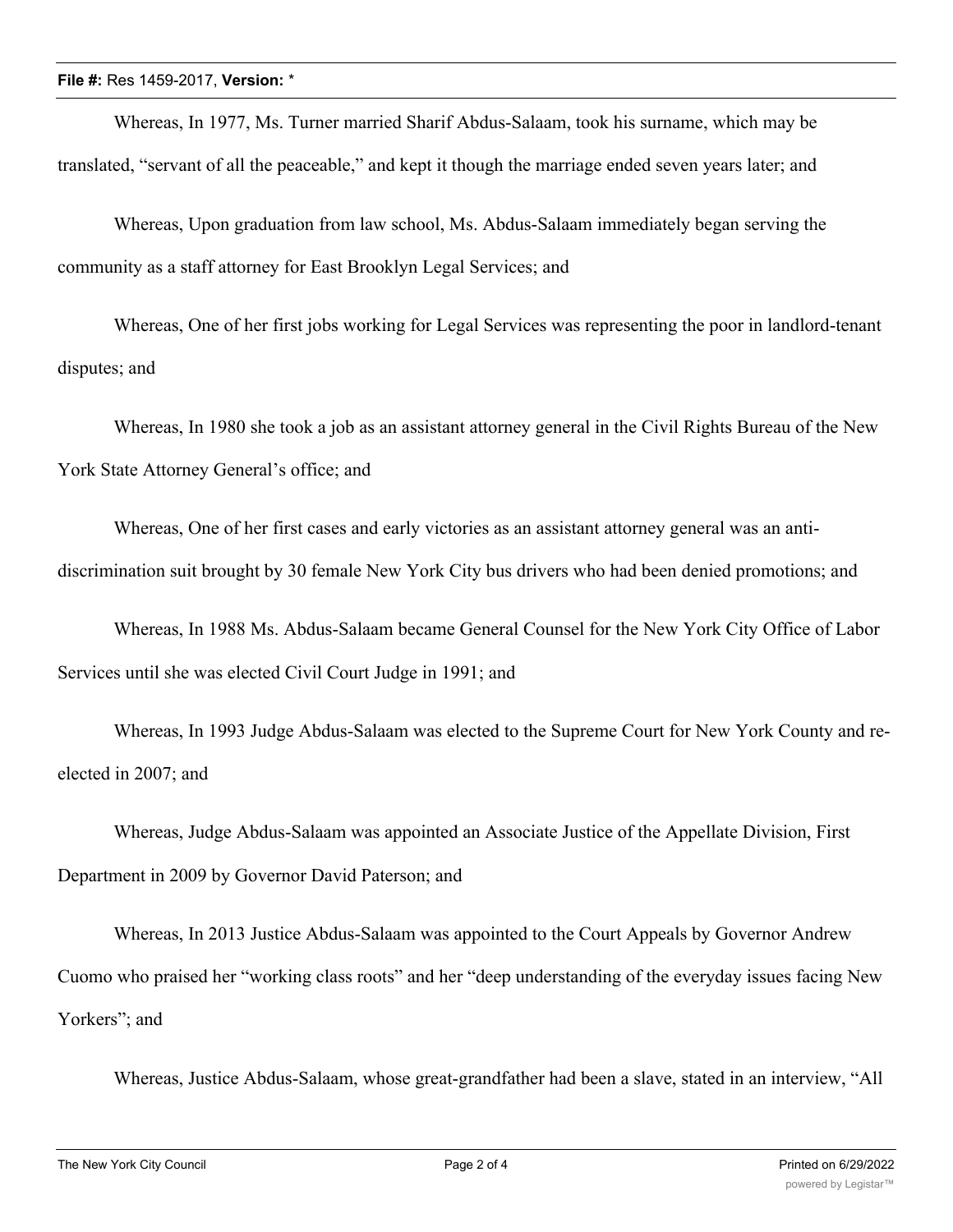the way from Arrington, Virginia, where my family was the property of someone else, to my sitting on the highest court of the State of New York is amazing and huge," she added, "It tells you and me what it is to know who we are and what we can do;" and

Whereas, It is generally agreed among her colleagues that Justice Abdus-Salaam was protective of the rights of the vulnerable and the accused; and

Whereas, Consistent with those principles, Justice Abdus-Salaam was committed to civil rights and equal access to justice; and

Whereas, In August of 2016, in the *Matter of Brooke S.B. v. Elizabeth A.C.C.,* a custody case involving a same-sex unmarried couple that jointly agreed to have a child, Appellate Court Justice Sheila Abdus-Salaam wrote an important decision that expanded the definition of who is a parent; and

Whereas, Justice Abdus-Salaam wrote, "…today, we overrule Alison D. and hold that where a partner shows by clear and convincing evidence that the parties agreed to conceive a child and to raise the child together, the non-biological, non-adoptive partner has standing to seek visitation and custody under Domestic Relations Law § 70.;" and

Whereas, Justice Abdus-Salaam also served on the Task Force to Expand Access to Civil Legal Services in New York, which seeks to address the crisis of the unrepresented in the State court system; and

Whereas, In 2010, the Task Force's first report noted that over 98% of tenants were unrepresented in eviction cases and 99% of borrowers were then unrepresented in consumer credit cases; and

Whereas, A subcommittee of the Task Force, led by Justice Abdus-Salaam, recommended that the Task Force be converted to a permanent entity through enactment of a Rule of the Chief Judge; and

Whereas, The creation of the Permanent Commission on Access to Justice was announced on July 22,